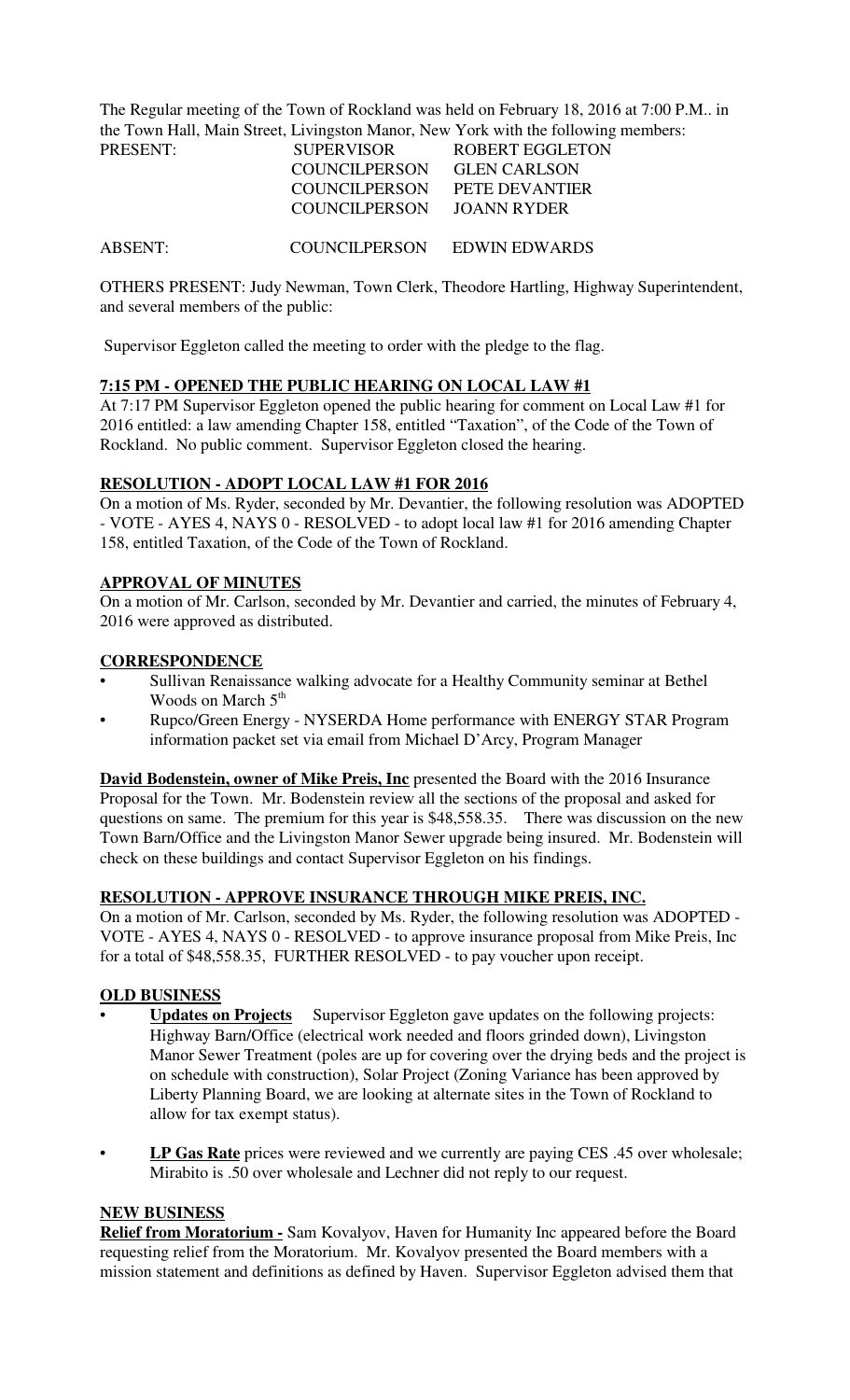# *REGULAR MEETING, TOWN OF ROCKLAND, FEBRUARY 18, 2016*

in 10 months the moratorium will be null and void and they are free to apply for a building permit at that time. With this information, Mr. Kovalyov, felt that this would no longer pertain to their building schedule.

**Russell Budd, Private Research Consultant** appeared before the Board to address updating the 2010 Comprehensive Plan. He recommends keeping the plan current every five years to increase securing State grants and loans. Some of the changes would incorporate new information and delete outdated statements. The updates should incorporate the 2010 U.S. Census demographic, property tax rates, land use maps and any changing needs of the Town. Russell advised that for grant writing he charges \$65 per hour, but since he is not a planner, he will charge \$55 per hour to assist the Town Board with this issue. A special committee will be created to address changes.

Harvey Susswein, a resident on White Roe Lake Road appeared before the Board and agrees that updating the Comprehensive Plan is a good idea. He provided the Board with a petition that was presented several years ago stating " We believe that the existing Rural conservation Zone which allows subdivisions as small as two acres is inadequate to preserve the rural residential nature of our neighborhood. We request that 1. the Town of Rockland establish a new zone with a minimum lot size of five acres. 2. That our neighborhood, as well as other neighborhoods that may request it, be re-zoned from Rural Conservation to the new five-acre-zone."

## **APPOINTMENT - DEPUTY TOWN CLERK**

Judy Newman, Town Clerk distributed a memo to the Board advising that Maureen Gorr, Deputy Town Clerk will be moving out of the area. Mrs. Newman hereby appoints Dawn Eggleton, Deputy Town Clerk. The rate of pay will be the same as current deputies.

## **RESOLUTION - WAIVE 30-DAY NOTICE FOR LIQUOR LICENSE CPG MANOR, LLC dba CATSKILL PIZZA GARDEN**

On a motion of Mr. Devantier, seconded by Mr. Carlson, the following resolution was ADOPTED - AYES 4, NAYS 0 - RESOLVED - that the Town of Rockland Board waive the 30 day notice requirement for CPG Manor, LLC dba Catskill Pizza Garden, located at 39 Main Street, Livingston Manor, NY to submit their application to the New York State Liquor Authority in order to expedite the application process.

**Marilyn Walters - Water Leak** was reported. Councilman Devantier will get a letter from Ms. Walters plumber advising that the water did not go into the sewer system. At that time this issue will be addressed.

## **APPOINTMENT - ALTERNATE ZONING BOARD**

On a motion of Mr. Devantier, seconded by Mr. Carlson and carried, to appoint Art Riegal to the Zoning Board of Appeals as an alternate members. 4 Ayes

**Water/Sewer Log** was distributed.

## **DEPARTMENT HEADS**

**Ted Hartling, Highway Superintendent** reported that his department has been busy plowing.

## **RESOLUTION - APPROVE TED TO ATTEND HIGHWAY SCHOOL**

On a motion of Ms. Ryder, seconded by Mr. Devantier and carried, the Board approved Ted to attend Highway School in June, 2016. 4 Ayes

## **APPROVAL OF BILLS**

On a motion of Mr. Devantier, seconded by Mr. Carlson, the following resolution was ADOPTED - VOTE - AYES 4, NAYS 0 - RESOLVED - to approve the bills on the abstract #4 in the following amounts:

| In the following unionities. |          |             |
|------------------------------|----------|-------------|
| Barn Highway Project         | 7 to 8   | \$59,974.61 |
| General Fund                 | 55 to 71 | 11,145.33   |
| Highway                      | 48 to 67 | 37,185.56   |
| Liv. Manor Sewer             | 21 to 25 | 1,785.80    |
|                              |          |             |